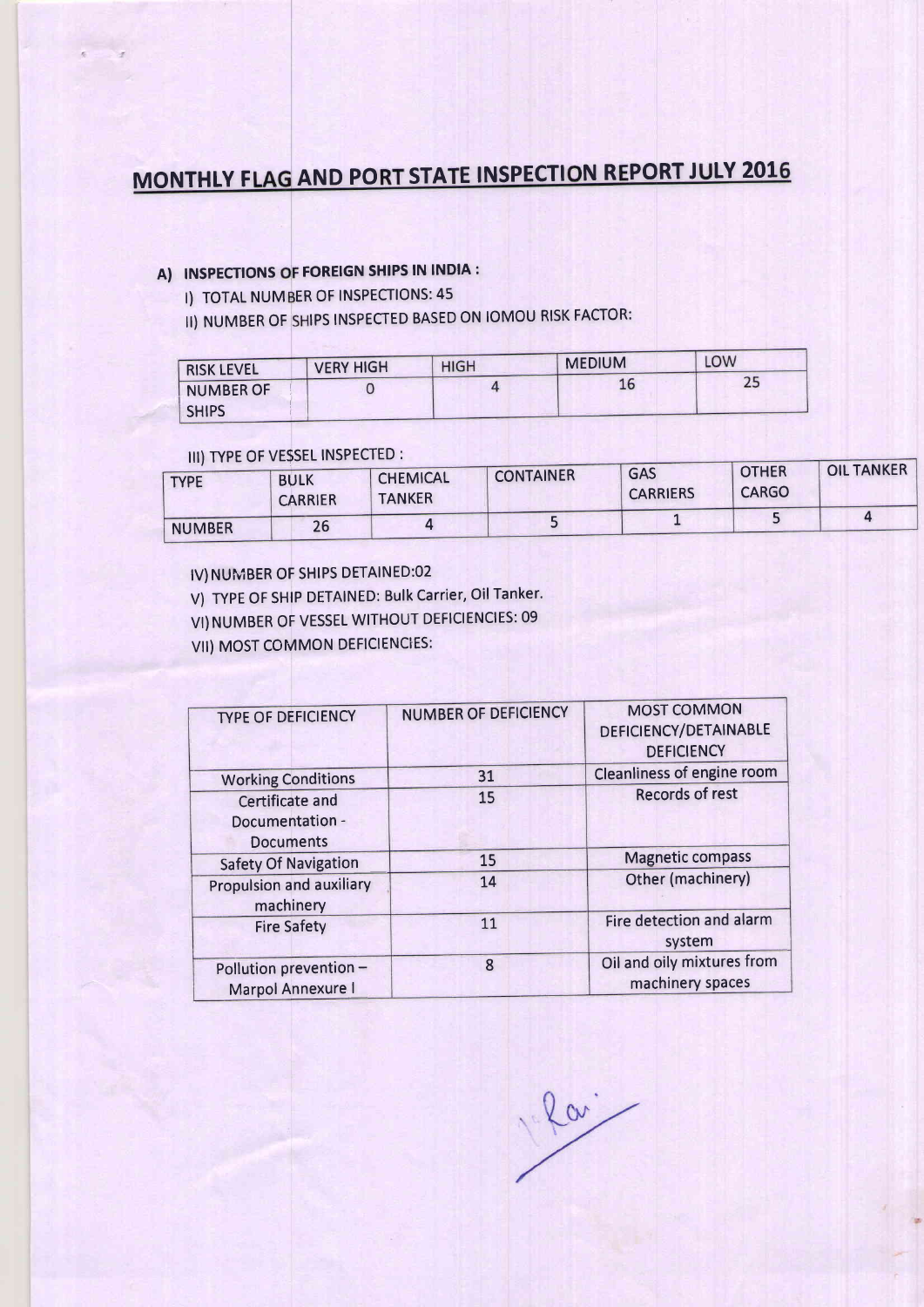#### VIII) INSPECTION OF FOREIGN SHIPS IN INDIA:

There are 02 Indian Flag Vessels reported detained under Port State Inspection for July, 2016.

a)

| Name of<br>the Ship | Type of Ship        | <b>IMO No</b> | <b>Port Detained</b> | <b>PSCO</b>                 |
|---------------------|---------------------|---------------|----------------------|-----------------------------|
| Akdeniz-M           | <b>Bulk Carrier</b> | 9261047       | Vishakhapatnam       | Shri Jayanta<br>Mukhopadhya |

The Detainable deficiencies pertained to Other (SOLAS operational), Sewage treatment plant, Oil and oily mixtures from machinery spaces

b)

| Name of the<br>Ship | <b>Type of Ship</b> | <b>IMO No</b> | <b>Port Detained</b> | <b>PSCO</b>      |
|---------------------|---------------------|---------------|----------------------|------------------|
| <b>SJ</b> Venture   | Oil Tanker          | 9438195       | Kochin               | Shri L. Natrajan |

The Detainable deficiency pertained to Ventilators, air pipes, casings, Sewage treatment plant, Oil filtering equipment, Garbage

## Detainable Deficiencies:

## B) INSPECTION OF INDIAN SHIPS IN FOREIGN PORTS:

There are 01 Indian Flag Vessels reported detained in Port State Inspection (Aboard) for July, 2016.

a)

| Name of<br>the Ship       | <b>Type of Ship</b>               | <b>IMO No</b> | <b>Port Detained</b>  | <b>MOU</b> |
|---------------------------|-----------------------------------|---------------|-----------------------|------------|
| Malaviya<br><b>Twenty</b> | <b>Offshore Service</b><br>Vessel | 9303481       | <b>Great Yarmouth</b> | Paris MoU  |

The Detainable deficiencies pertained to Solas, Wages, Calculation and Payment, Seafare/s Employment Agreement (SEA).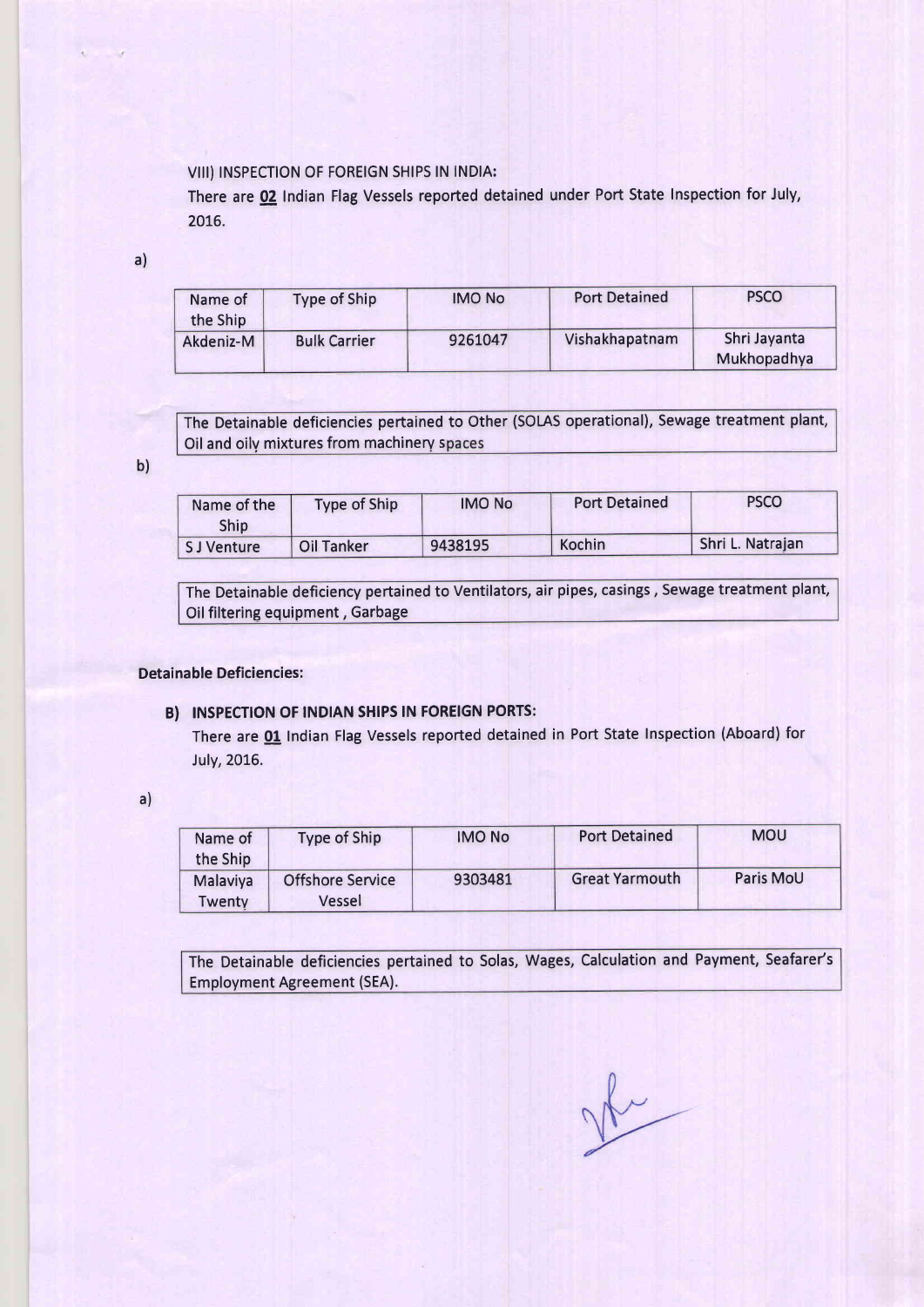#### C) FLAG STATE INSPECTIONS

i) NUMBER OF VESSELS INSPECTED :24

- ii) NUMBER OF VESSELS DETAINED:0
- iii) TYPE OF VESSEL DETAINED: Oil Tanker
- iv) NUMBER OF VESSELS WITHOUT DEFICIENCIES: <sup>02</sup>
- v) TYPES OF VESSELS INSPECTED :

| <b>TYPE OF</b>                    | <b>TUG</b>  | OIL           | <b>GENERAL</b> | <b>OTHER</b>                 | GAS | <b>BULK</b>    | <b>CONTAINER</b> | <b>OFF</b>    |
|-----------------------------------|-------------|---------------|----------------|------------------------------|-----|----------------|------------------|---------------|
| <b>VESSEL</b>                     | <b>BOAT</b> | <b>TANKER</b> | CARGO/MULTI    | <b>VESSEL TYPE   CARRIER</b> |     | <b>CARRIER</b> |                  | <b>SHORE</b>  |
|                                   |             |               | -PURPOSE       |                              |     |                |                  | <b>VESSEL</b> |
| <b>NUMBER</b><br><b>INSPECTED</b> |             |               |                |                              |     |                |                  |               |

## vi) MOST COMMON DEFICIENCIES:

| <b>TYPE OF DEFICIENCY</b>                                                     | <b>NUMBER OF</b><br><b>DEFICIENCY</b> | <b>MOST COMMON</b><br>DEFICIENCY/DETAINABLE<br><b>DEFICIENCY</b> |
|-------------------------------------------------------------------------------|---------------------------------------|------------------------------------------------------------------|
| Safety of Navigation                                                          | 3                                     | Lights, shapes, sound-signals                                    |
| <b>Life Saving Appliances</b>                                                 | 3                                     | Maintenance and inspections                                      |
| Other                                                                         | 3                                     | Other safety in general                                          |
| Certificate and<br><b>Documentation-Ship</b><br>certificate                   | $\overline{3}$                        | Other (certificates)                                             |
| Water/Weather Tight<br>conditions                                             | $\overline{3}$                        | Covers (hatchway-, portable-,<br>tarpaulins, etc.)               |
| Water/Weather Tight<br>conditions                                             | 5                                     | Ventilators, air pipes, casings                                  |
| Water/Weather Tight<br>conditions                                             | $\overline{4}$                        | Machinery space openings                                         |
| <b>Emergency Systems</b>                                                      | 3                                     | Emergency, lighting, batteries and<br>switches                   |
| <b>Fire Safety</b>                                                            | 3                                     | Fire pumps and its pipes                                         |
| <b>Working and Living</b><br><b>Conditions - Working</b><br>Conditions        | $\overline{3}$                        | <b>Electrical</b>                                                |
| <b>Working and Living</b><br><b>Conditions - Working</b><br><b>Conditions</b> | $\overline{\mathbf{3}}$               | Other (accident prevention)                                      |

## vii) DETAINABLE DEFICIENCIES:

There are no Vessels detained in Flag State Inspection for July, 2016